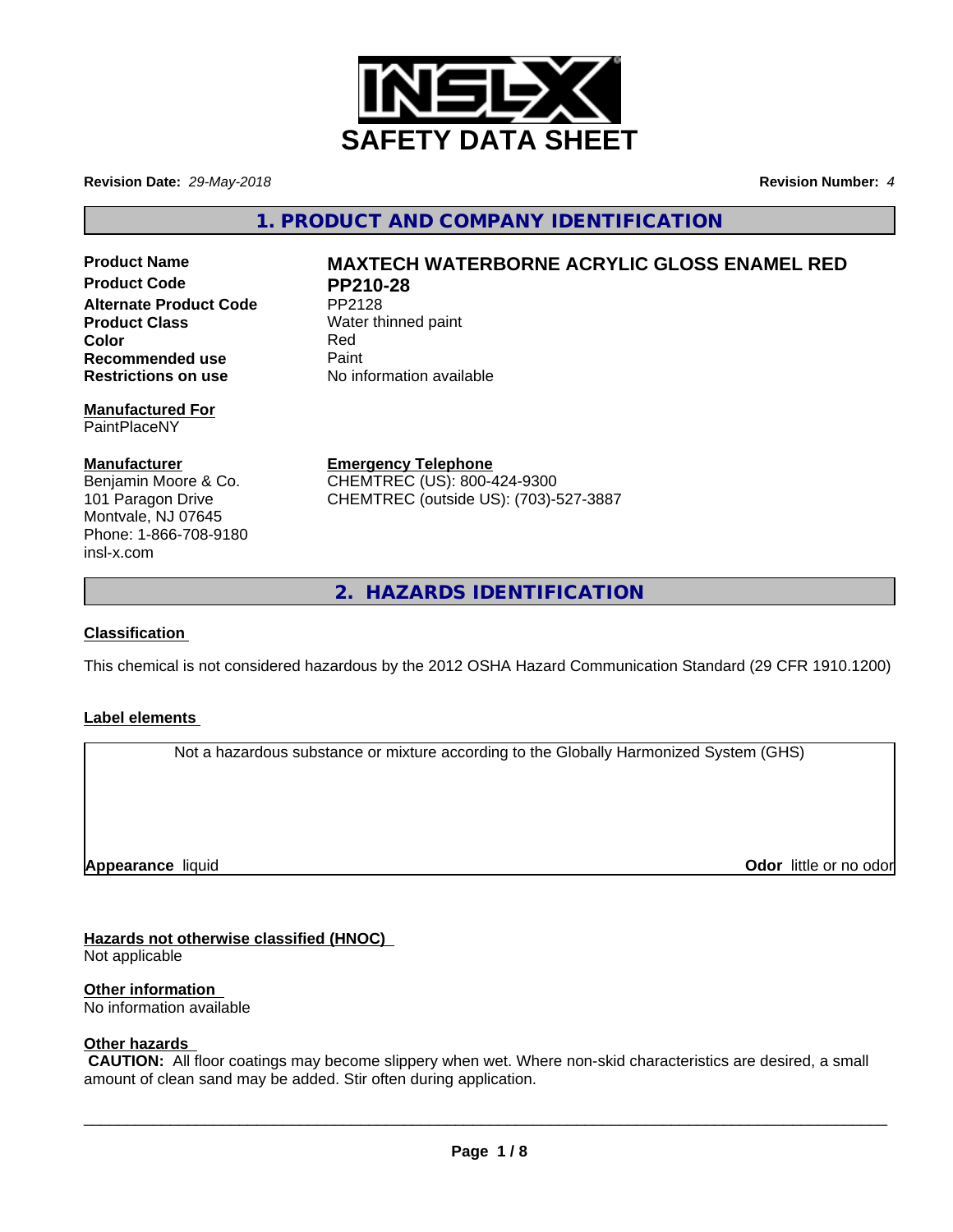# May cause allergic skin reaction

# **3. COMPOSITION INFORMATION ON COMPONENTS**

| <b>Chemical name</b>                                                         | CAS No.    | Weiaht-% |
|------------------------------------------------------------------------------|------------|----------|
| Propanoic acid, 2-methyl-, monoester with<br>2,2,4-trimethyl-1,3-pentanediol | 25265-77-4 |          |
| Hexanedioic acid, dihydrazide                                                | 1071-93-8  |          |
| Ammonia                                                                      | 7664-41-7  | U.5      |

|                                                  | 4. FIRST AID MEASURES                                                                                    |
|--------------------------------------------------|----------------------------------------------------------------------------------------------------------|
| <b>General Advice</b>                            | No hazards which require special first aid measures.                                                     |
| <b>Eye Contact</b>                               | Rinse thoroughly with plenty of water for at least 15 minutes and consult a<br>physician.                |
| <b>Skin Contact</b>                              | Wash off immediately with soap and plenty of water while removing all<br>contaminated clothes and shoes. |
| <b>Inhalation</b>                                | Move to fresh air. If symptoms persist, call a physician.                                                |
| Ingestion                                        | Clean mouth with water and afterwards drink plenty of water. Consult a physician<br>if necessary.        |
| <b>Most Important</b><br><b>Symptoms/Effects</b> | May cause allergic skin reaction.                                                                        |
| <b>Notes To Physician</b>                        | Treat symptomatically.                                                                                   |

**5. FIRE-FIGHTING MEASURES**

| Use extinguishing measures that are appropriate to local<br>circumstances and the surrounding environment.                                   |
|----------------------------------------------------------------------------------------------------------------------------------------------|
| As in any fire, wear self-contained breathing apparatus<br>pressure-demand, MSHA/NIOSH (approved or equivalent)<br>and full protective gear. |
| Closed containers may rupture if exposed to fire or<br>extreme heat.                                                                         |
| No.                                                                                                                                          |
| No.                                                                                                                                          |
| Not applicable<br>Not applicable<br>Not applicable                                                                                           |
|                                                                                                                                              |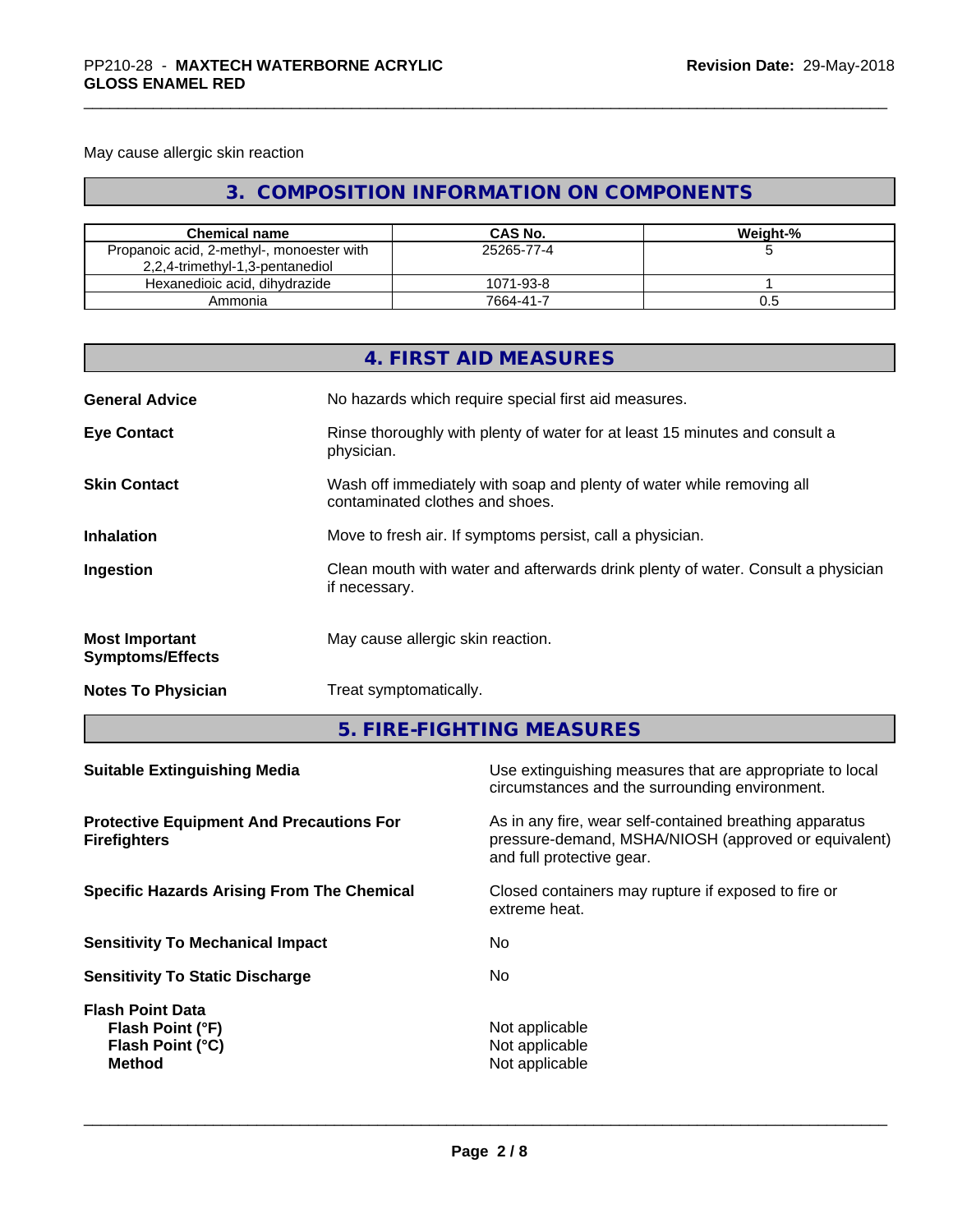#### **Flammability Limits In Air**

**Lower flammability limit:** Not applicable **Upper flammability limit:** Not applicable

**NFPA Health:** 1 **Flammability:** 0 **Instability:** 0 **Special:** Not Applicable

#### **NFPA Legend**

- 0 Not Hazardous
- 1 Slightly
- 2 Moderate
- 3 High
- 4 Severe

*The ratings assigned are only suggested ratings, the contractor/employer has ultimate responsibilities for NFPA ratings where this system is used.*

*Additional information regarding the NFPA rating system is available from the National Fire Protection Agency (NFPA) at www.nfpa.org.*

# **6. ACCIDENTAL RELEASE MEASURES**

| <b>Personal Precautions</b><br>Avoid contact with skin, eyes and clothing. Ensure adequate ventilation. |                                                                                                                                                                                  |  |
|---------------------------------------------------------------------------------------------------------|----------------------------------------------------------------------------------------------------------------------------------------------------------------------------------|--|
| Prevent further leakage or spillage if safe to do so.<br><b>Other Information</b>                       |                                                                                                                                                                                  |  |
| <b>Environmental precautions</b>                                                                        | See Section 12 for additional Ecological Information.                                                                                                                            |  |
| <b>Methods for Cleaning Up</b>                                                                          | Soak up with inert absorbent material. Sweep up and shovel into suitable<br>containers for disposal.                                                                             |  |
|                                                                                                         | 7. HANDLING AND STORAGE                                                                                                                                                          |  |
| <b>Handling</b>                                                                                         | Avoid contact with skin, eyes and clothing. Avoid breathing vapors, spray mists or<br>sanding dust. In case of insufficient ventilation, wear suitable respiratory<br>equipment. |  |
| <b>Storage</b>                                                                                          | Keep container tightly closed. Keep out of the reach of children.                                                                                                                |  |
| <b>Incompatible Materials</b>                                                                           | No information available                                                                                                                                                         |  |

**8. EXPOSURE CONTROLS/PERSONAL PROTECTION**

#### **Exposure Limits**

| Chemical name | <b>ACGIH TLV</b>                           | <b>OSHA PEL</b>              |
|---------------|--------------------------------------------|------------------------------|
| Ammonia       | <b>TWA</b><br>つに<br>25 ppm                 | TWA<br><u>- ^</u><br>50 ppm  |
|               | $\sim$ $\sim$ $\sim$ $\sim$<br>35 ppm<br>. | TWA<br>25<br>` mɑ/mª ·<br>ບບ |

#### **Legend**

ACGIH - American Conference of Governmental Industrial Hygienists Exposure Limits OSHA - Occupational Safety & Health Administration Exposure Limits N/E - Not Established

**Engineering Measures** Ensure adequate ventilation, especially in confined areas.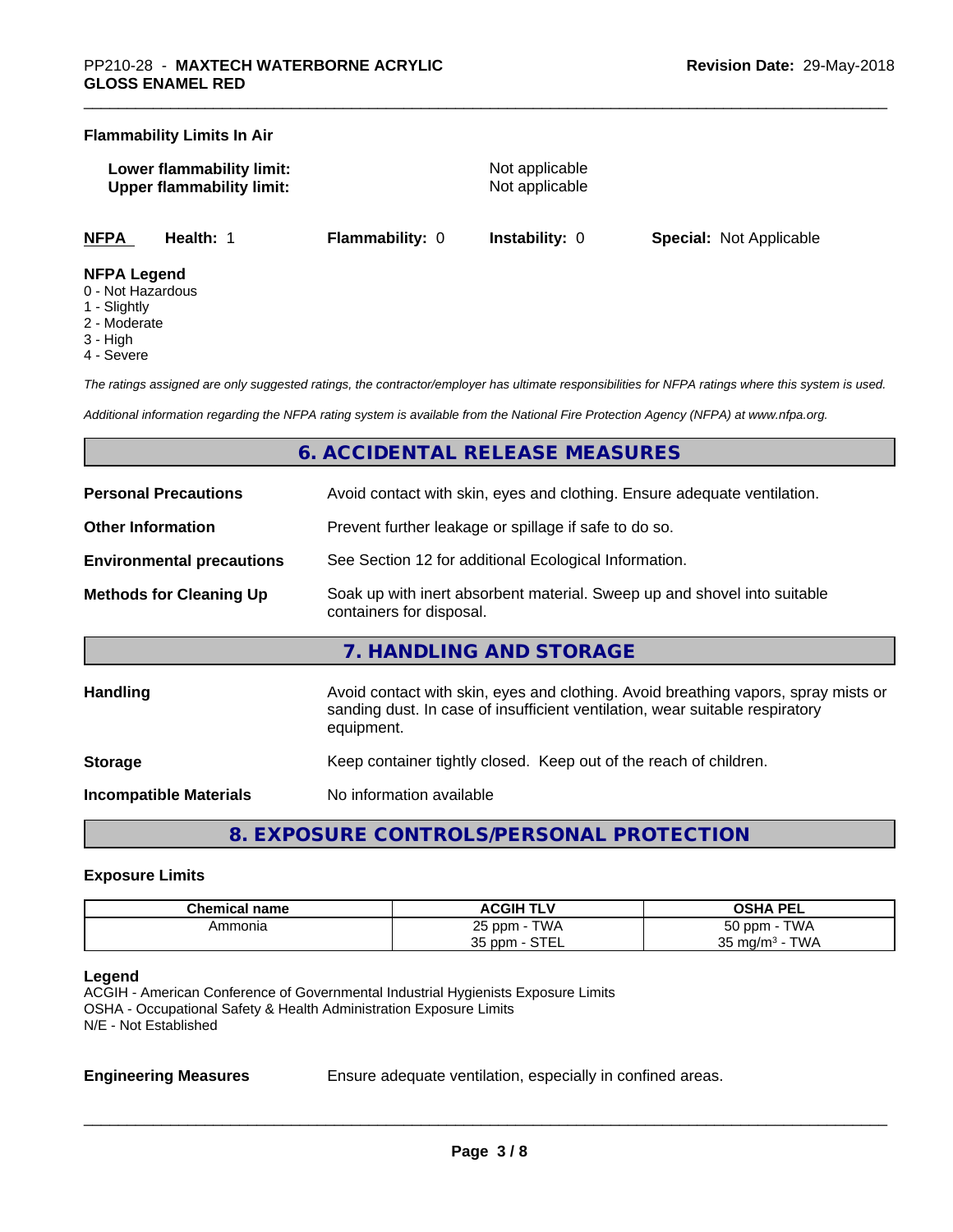| <b>Personal Protective Equipment</b> |                                                                                                                                     |
|--------------------------------------|-------------------------------------------------------------------------------------------------------------------------------------|
| <b>Eye/Face Protection</b>           | Safety glasses with side-shields.                                                                                                   |
| <b>Skin Protection</b>               | Protective gloves and impervious clothing.                                                                                          |
| <b>Respiratory Protection</b>        | In case of insufficient ventilation wear suitable respiratory equipment.                                                            |
| <b>Hygiene Measures</b>              | Avoid contact with skin, eyes and clothing. Remove and wash contaminated<br>clothing before re-use. Wash thoroughly after handling. |

# **9. PHYSICAL AND CHEMICAL PROPERTIES**

**Appearance** liquid **Odor** little or no odor **Odor Threshold**<br> **Density (Ibs/gal)**<br> **Density (Ibs/gal)**<br> **No information available**<br>  $8.55 - 8.65$ **Density (Ibs/gal) Specific Gravity** 1.02 - 1.04 **pH pH**  $\blacksquare$ **Viscosity (cps)** <br> **Viscosity (cps)** No information available<br>
No information available<br>
No information available **Solubility(ies)**<br> **No** information available<br> **Water solubility**<br> **Water solubility Evaporation Rate No information available No information available Vapor pressure @20 °C (kPa)** No information available **Vapor density**<br> **Vapor density**<br> **With % Solids**<br>
With % Solids  $30 - 40$ **Wt. % Solids** 30 - 40<br> **Vol. % Solids** 30 - 40 **Vol. % Solids Wt.** % Volatiles 60 - 70 **Vol. % Volatiles** 60 - 70 **VOC Regulatory Limit (g/L)** < 250 **Boiling Point (°F)** 212 **Boiling Point (°C)** 100 **Freezing Point (°F)** 32 **Freezing Point (°C)** 0 **Flash Point (°F)**<br> **Flash Point (°C)**<br> **Flash Point (°C)**<br> **C Flash Point (°C) Method** Not applicable not applicable not applicable not applicable not applicable not applicable not applicable not applicable not applicable not applicable not applicable not applicable not applicable not applicable not **Flammability (solid, gas)**<br> **Upper flammability limit:**<br>
Upper flammability limit:<br>  $\begin{array}{ccc}\n\bullet & \bullet & \bullet \\
\bullet & \bullet & \bullet\n\end{array}$ **Upper flammability limit: Lower flammability limit:** Not applicable **Autoignition Temperature (°F)** No information available **Autoignition Temperature (°C)** No information available **Decomposition Temperature (°F)** No information available **Decomposition Temperature (°C)**<br> **Partition coefficient**<br> **Partition coefficient**<br> **No** information available

**No information available No information available** 

**10. STABILITY AND REACTIVITY**

| <b>Reactivity</b>          | Not Applicable         |
|----------------------------|------------------------|
| <b>Chemical Stability</b>  | Stable under normal c  |
| <b>Conditions to avoid</b> | Prevent from freezing. |

**Not Applicable** Stable under normal conditions.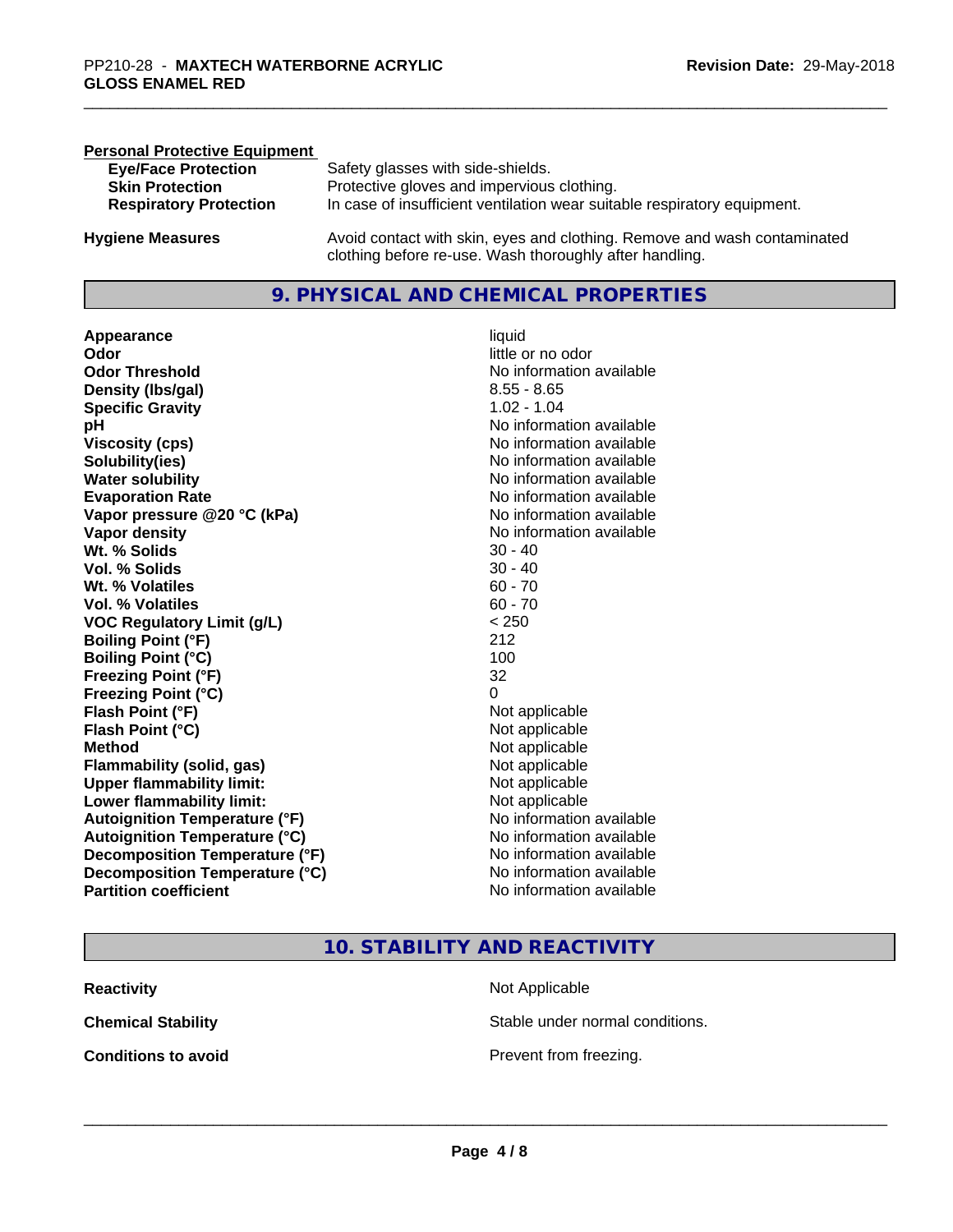| <b>Incompatible Materials</b>                                                                                                                                                                                                                                                                                                                                                  |                                                                                                                                                                                                                                                                                                                                                                                                                     | No materials to be especially mentioned.                                                                                                                             |
|--------------------------------------------------------------------------------------------------------------------------------------------------------------------------------------------------------------------------------------------------------------------------------------------------------------------------------------------------------------------------------|---------------------------------------------------------------------------------------------------------------------------------------------------------------------------------------------------------------------------------------------------------------------------------------------------------------------------------------------------------------------------------------------------------------------|----------------------------------------------------------------------------------------------------------------------------------------------------------------------|
| <b>Hazardous Decomposition Products</b>                                                                                                                                                                                                                                                                                                                                        |                                                                                                                                                                                                                                                                                                                                                                                                                     | None under normal use.                                                                                                                                               |
| Possibility of hazardous reactions                                                                                                                                                                                                                                                                                                                                             |                                                                                                                                                                                                                                                                                                                                                                                                                     | None under normal conditions of use.                                                                                                                                 |
|                                                                                                                                                                                                                                                                                                                                                                                |                                                                                                                                                                                                                                                                                                                                                                                                                     | 11. TOXICOLOGICAL INFORMATION                                                                                                                                        |
| <b>Product Information</b>                                                                                                                                                                                                                                                                                                                                                     |                                                                                                                                                                                                                                                                                                                                                                                                                     |                                                                                                                                                                      |
| Information on likely routes of exposure                                                                                                                                                                                                                                                                                                                                       |                                                                                                                                                                                                                                                                                                                                                                                                                     |                                                                                                                                                                      |
| <b>Principal Routes of Exposure</b>                                                                                                                                                                                                                                                                                                                                            | Eye contact, skin contact and inhalation.                                                                                                                                                                                                                                                                                                                                                                           |                                                                                                                                                                      |
| <b>Acute Toxicity</b>                                                                                                                                                                                                                                                                                                                                                          |                                                                                                                                                                                                                                                                                                                                                                                                                     |                                                                                                                                                                      |
| <b>Product Information</b>                                                                                                                                                                                                                                                                                                                                                     | No information available                                                                                                                                                                                                                                                                                                                                                                                            |                                                                                                                                                                      |
| Symptoms related to the physical, chemical and toxicological characteristics                                                                                                                                                                                                                                                                                                   |                                                                                                                                                                                                                                                                                                                                                                                                                     |                                                                                                                                                                      |
| <b>Symptoms</b>                                                                                                                                                                                                                                                                                                                                                                | No information available                                                                                                                                                                                                                                                                                                                                                                                            |                                                                                                                                                                      |
|                                                                                                                                                                                                                                                                                                                                                                                |                                                                                                                                                                                                                                                                                                                                                                                                                     | Delayed and immediate effects as well as chronic effects from short and long-term exposure                                                                           |
| Eye contact<br><b>Skin contact</b><br>Inhalation<br>Ingestion<br><b>Sensitization</b><br><b>Neurological Effects</b><br><b>Mutagenic Effects</b><br><b>Reproductive Effects</b><br><b>Developmental Effects</b><br><b>Target organ effects</b><br><b>STOT - single exposure</b><br><b>STOT - repeated exposure</b><br><b>Other adverse effects</b><br><b>Aspiration Hazard</b> | May cause slight irritation.<br>skin and cause irritation.<br>May cause irritation of respiratory tract.<br>May cause an allergic skin reaction<br>No information available.<br>No information available.<br>No information available.<br>No information available.<br>No information available.<br>No information available.<br>No information available.<br>No information available.<br>No information available | Substance may cause slight skin irritation. Prolonged or repeated contact may dry<br>Ingestion may cause gastrointestinal irritation, nausea, vomiting and diarrhea. |
| <b>Numerical measures of toxicity</b>                                                                                                                                                                                                                                                                                                                                          |                                                                                                                                                                                                                                                                                                                                                                                                                     |                                                                                                                                                                      |
| The following values are calculated based on chapter 3.1 of the GHS document                                                                                                                                                                                                                                                                                                   |                                                                                                                                                                                                                                                                                                                                                                                                                     |                                                                                                                                                                      |
| <b>ATEmix (oral)</b><br><b>ATEmix (dermal)</b><br><b>ATEmix (inhalation-dust/mist)</b>                                                                                                                                                                                                                                                                                         | 72696 mg/kg<br>729606<br>133.4 mg/L                                                                                                                                                                                                                                                                                                                                                                                 |                                                                                                                                                                      |

| <b>ATEmix (inhalation-dust/mist)</b> |
|--------------------------------------|
|                                      |

**Component Information**

Ammonia LC50 Inhalation (Vapor): 2000 ppm (Rat, 4 hr.)

# **Carcinogenicity**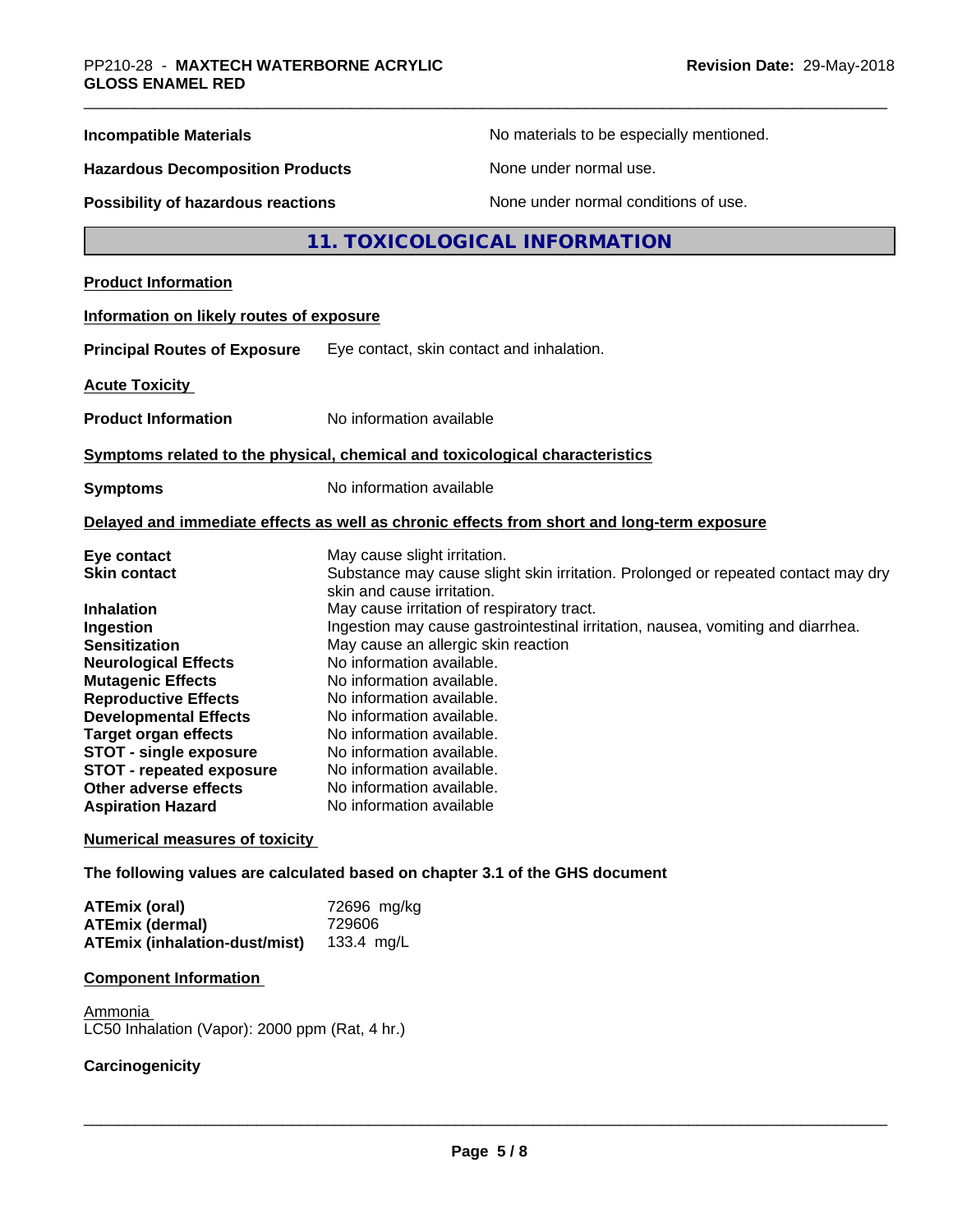*There are no known carcinogenic chemicals in this product above reportable levels.*

**12. ECOLOGICAL INFORMATION**

# **Ecotoxicity Effects**

The environmental impact of this product has not been fully investigated.

# **Product Information**

#### **Acute Toxicity to Fish** No information available

# **Acute Toxicity to Aquatic Invertebrates**

No information available

#### **Acute Toxicity to Aquatic Plants** No information available

#### **Persistence / Degradability** No information available.

# **Bioaccumulation**

No information available.

# **Mobility in Environmental Media**

No information available.

## **Ozone**

No information available

# **Component Information**

## **Acute Toxicity to Fish**

No information available

# **Acute Toxicity to Aquatic Invertebrates**

No information available

## **Acute Toxicity to Aquatic Plants**

No information available

# **13. DISPOSAL CONSIDERATIONS**

Waste Disposal Method **Dispose of in accordance with federal, state, and local regulations. Local** requirements may vary, consult your sanitation department or state-designated environmental protection agency for more disposal options.

 $\overline{\phantom{a}}$  ,  $\overline{\phantom{a}}$  ,  $\overline{\phantom{a}}$  ,  $\overline{\phantom{a}}$  ,  $\overline{\phantom{a}}$  ,  $\overline{\phantom{a}}$  ,  $\overline{\phantom{a}}$  ,  $\overline{\phantom{a}}$  ,  $\overline{\phantom{a}}$  ,  $\overline{\phantom{a}}$  ,  $\overline{\phantom{a}}$  ,  $\overline{\phantom{a}}$  ,  $\overline{\phantom{a}}$  ,  $\overline{\phantom{a}}$  ,  $\overline{\phantom{a}}$  ,  $\overline{\phantom{a}}$ 

# **14. TRANSPORT INFORMATION**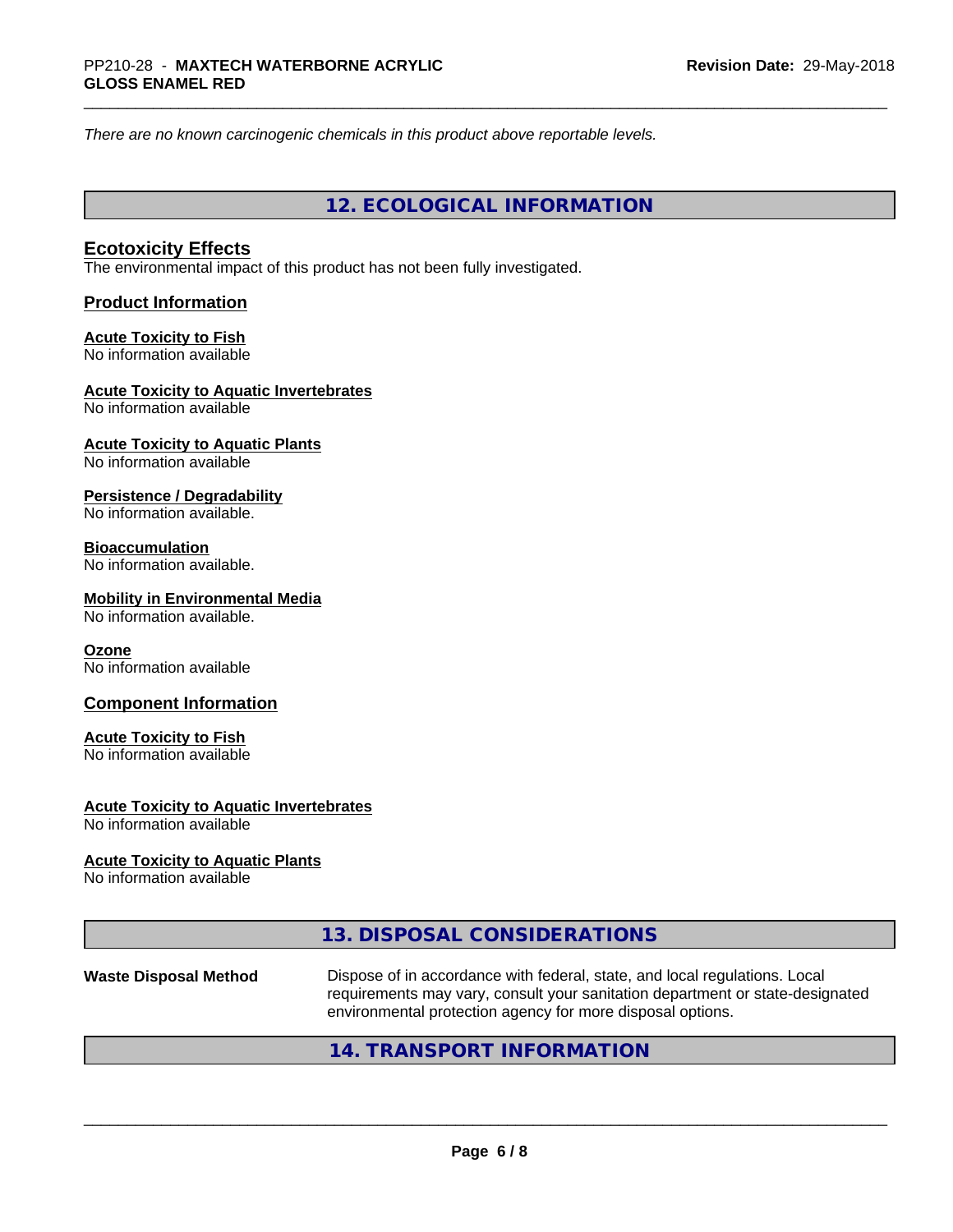| <b>DOT</b>        | Not regulated                     |
|-------------------|-----------------------------------|
| <b>ICAO/IATA</b>  | Not regulated                     |
| <b>IMDG / IMO</b> | Not regulated                     |
|                   | <b>15. REGULATORY INFORMATION</b> |

# **International Inventories**

| <b>TSCA: United States</b> | Yes - All components are listed or exempt. |
|----------------------------|--------------------------------------------|
| DSL: Canada                | Yes - All components are listed or exempt. |

# **Federal Regulations**

| SARA 311/312 hazardous categorization |    |  |
|---------------------------------------|----|--|
| Acute health hazard                   | Nο |  |
| Chronic Health Hazard                 | No |  |
| Fire hazard                           | Nο |  |
| Sudden release of pressure hazard     | Nο |  |
| Reactive Hazard                       | No |  |

# **SARA 313**

Section 313 of Title III of the Superfund Amendments and Reauthorization Act of 1986 (SARA). This product contains a chemical or chemicals which are subject to the reporting requirements of the Act and Title 40 of the Code of Federal Regulations, Part 372:

| <b>Chemical name</b>              | CAS No.  | Weiaht-% | <b>CERCLA/SARA 313</b><br>(de minimis concentration) |
|-----------------------------------|----------|----------|------------------------------------------------------|
| Diethylene glycol monoethyl ether | 111-90-0 |          |                                                      |

# **Clean Air Act,Section 112 Hazardous Air Pollutants (HAPs) (see 40 CFR 61)**

This product contains the following HAPs:

*None*

# **US State Regulations**

# **California Proposition 65**

**A** WARNING: Cancer and Reproductive Harm– www.P65warnings.ca.gov

# **State Right-to-Know**

| Chemical                                                         | ''61          | Jersev | <b>nsvlvania</b> |
|------------------------------------------------------------------|---------------|--------|------------------|
| ∵name                                                            | massachusetts | New    |                  |
| -<br>. ether<br>∟monoeth∨l<br>$D$ ieth<br>. ⊴IVCOL ∟<br>nviene : |               |        |                  |